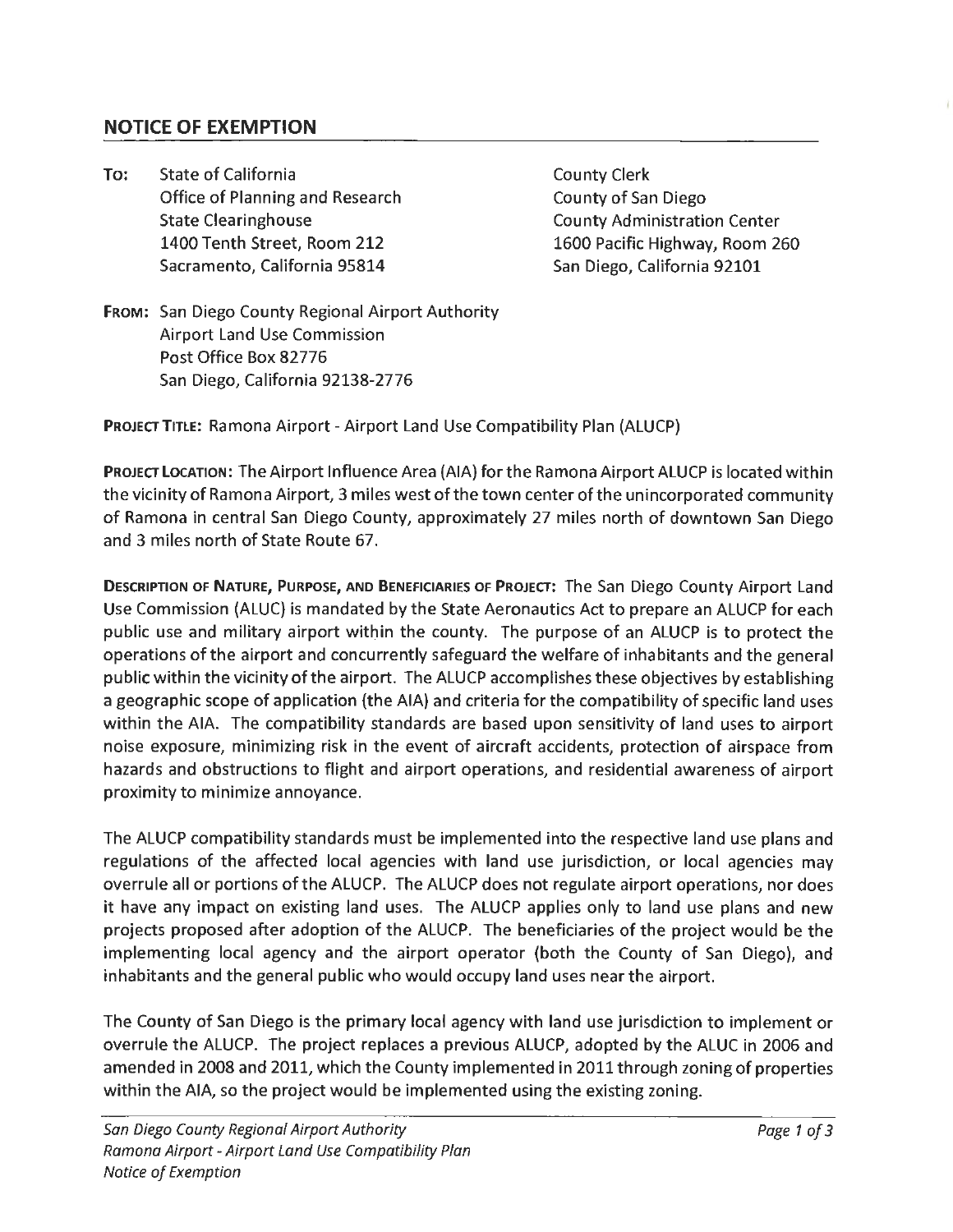NAME OF PUBLIC AGENCY APPROVING PROJECT: San Diego County Regional Airport Authority (SDCRAA), acting in its capacity as the ALUC for San Diego County

NAME OF PERSON/AGENCY CARRYING OUT PROJECT: SDCRAA, County of San Diego

**EXEMPT STATUS: (check one)** 

Ministerial (§21080(b)(1); 15268)

Declared Emergency (§21080(b)(3); 15269(a))

Emergency Project (§21080(b)(4); 15269(b)(c))

 $\boxtimes$  Categorical Exemption: §15061(b)(3)

**Statutory Exemptions** 

REASONS WHY PROJECT IS EXEMPT: The County of San Diego has already implemented the 2006 ALUCP policies and standards into its zoning code. These regulations already restrict development of new noise-sensitive land uses (e.g., educational, or institutional) within noise contour ranges, and the project maintains at least the same residential density and nonresidential intensity limits established in the 2006 ALUCP. The noise and safety compatibility policies of the project therefore remain consistent with the adopted 2006 ALUCP and current County zoning.

The primary effect of the project would result from the shifting of some noise contours and safety zone boundaries and the corresponding application of differing ALUCP standards. A displacement analysis comparing the total amount of development potential under the County's current zoning with the amount that could be supported under the project concluded that more residential units could be accommodated under the project and, assuming a pattern of median growth, only a small fraction (less than three percent) of the nonresidential development potential might be displaced due to less permissive ALUCP standards or adjustments made to the boundaries of the noise and safety combability zones. It should be noted that the project safety zones shift so that some parts of the AIA will be subject to more permissive safety standards, providing new development opportunities for certain land uses.

However, any potential development is speculative, as is the potential impact of the project on limiting such development. Even if fractional capacities for development of certain properties were limited by the project, there is sufficient undeveloped land located within Ramona within other noise contours or safety zones or entirely outside of the limiting noise contours and safety zones that is zoned to accommodate any potentially displaced development.

Thus, the project could not have a significant impact on the environment. There would be no potential displacement of existing land uses or populations elsewhere as a result of the project, and, thus, it would neither induce nor prohibit growth which might occur in the absence of the project. As an update to an existing plan already implemented by the local agency, the project would not conflict with any land use plan, policy, or regulation adopted for the purpose of